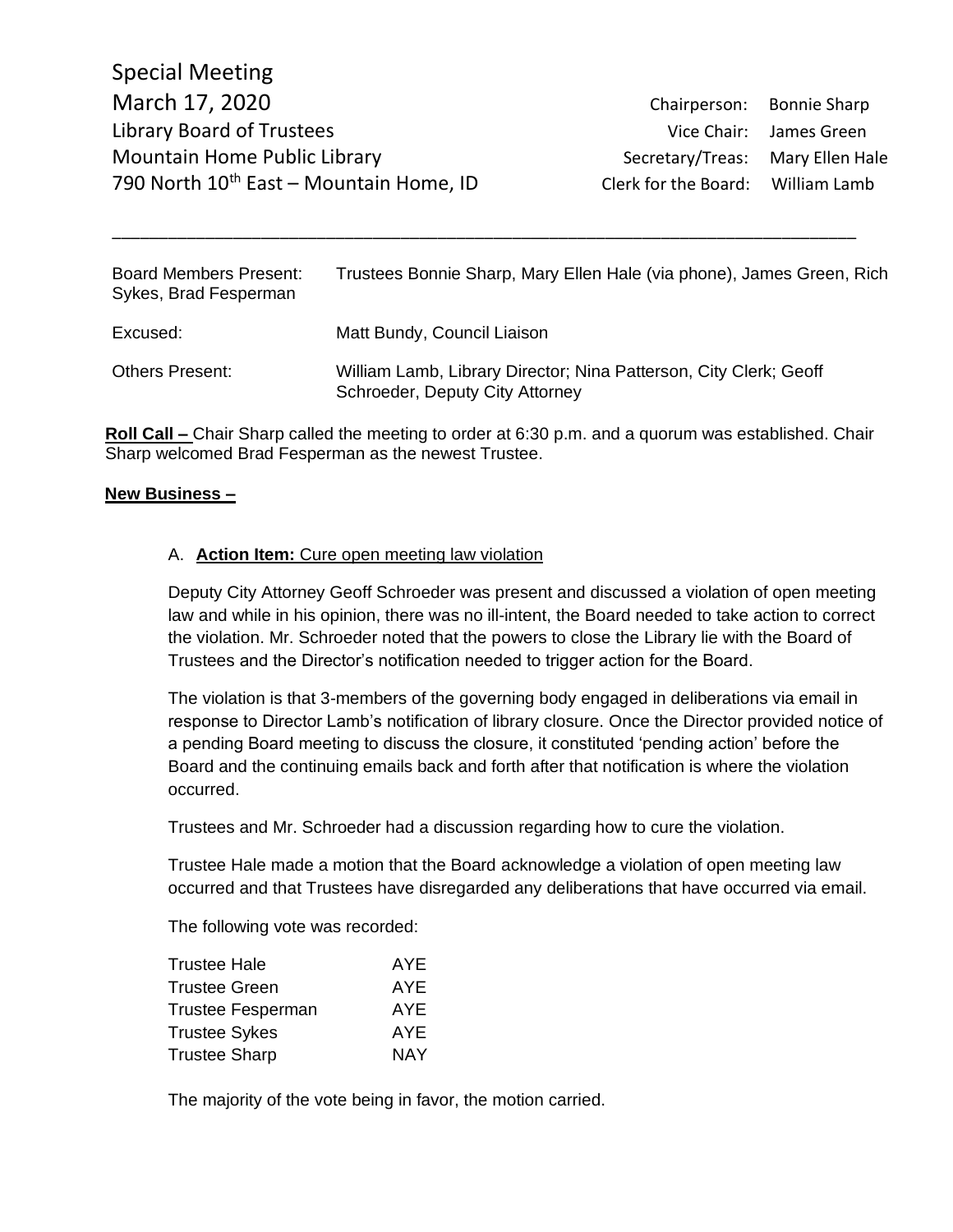## B. **Action Item:** COVID-19 Closing Approval

Director Lamb advised he wanted it known that he takes ownership for the controversy regarding the closure of the Public Library. In his opinion, he has the authority to close the Library in the interest of public safety, pending Board approval of the duration of a closure.

Lamb went on to explain that there were multiple criteria points he used to make that decision, including:

- CDC/Whitehouse Guidelines
	- o Avoid social gathering of more than 10 people.
		- MHPL averaged 322 visits per day in February.
	- o Older people are particularly at risk of the coronavirus.
		- **■** MHPL has a large patron base of elderly.
- Local School District and Area Library Closures
	- $\circ$  Mountain Home School District #193 and Richard Mckenna Schools have closed. Area libraries have closed including the Glenns Ferry Public Library.

Lamb continued that the Mountain Home Public Library has an obligation to protect the Library staff and the community it serves, and, in his opinion, the Board should approve the closure as keeping the library open has the potential to do more harm to our community than good.

Trustees and Lamb discussed potential service offerings and how staff would be working during the closure. Lamb explained that Library staff would continue to report to work and there were multiple internal projects that were being worked on that are difficult to accomplish during normal times. Additionally, Director Lamb and Staff are looking at various modified and/or limited service offerings that could be provided to the community in some capacity. At this point, there are on-going discussions about providing some type of curb-side pickup service but there are logistics to work out regarding maintaining distancing recommendations. Additionally, Wi-Fi capacity has increased out into the parking lots and the patio areas.

Trustee discussed having a generic list of what staff worked on during the closure days to ensure there were no questions about what staff were doing during the closures.

Trustee Sykes made a motion to close the Library thru April  $5<sup>th</sup>$  with staff working on internal projects and maintaining a list of what was accomplished; and researching and where possible, implementing modified services to the community. Seconded by Trustee Green. Motion carried.